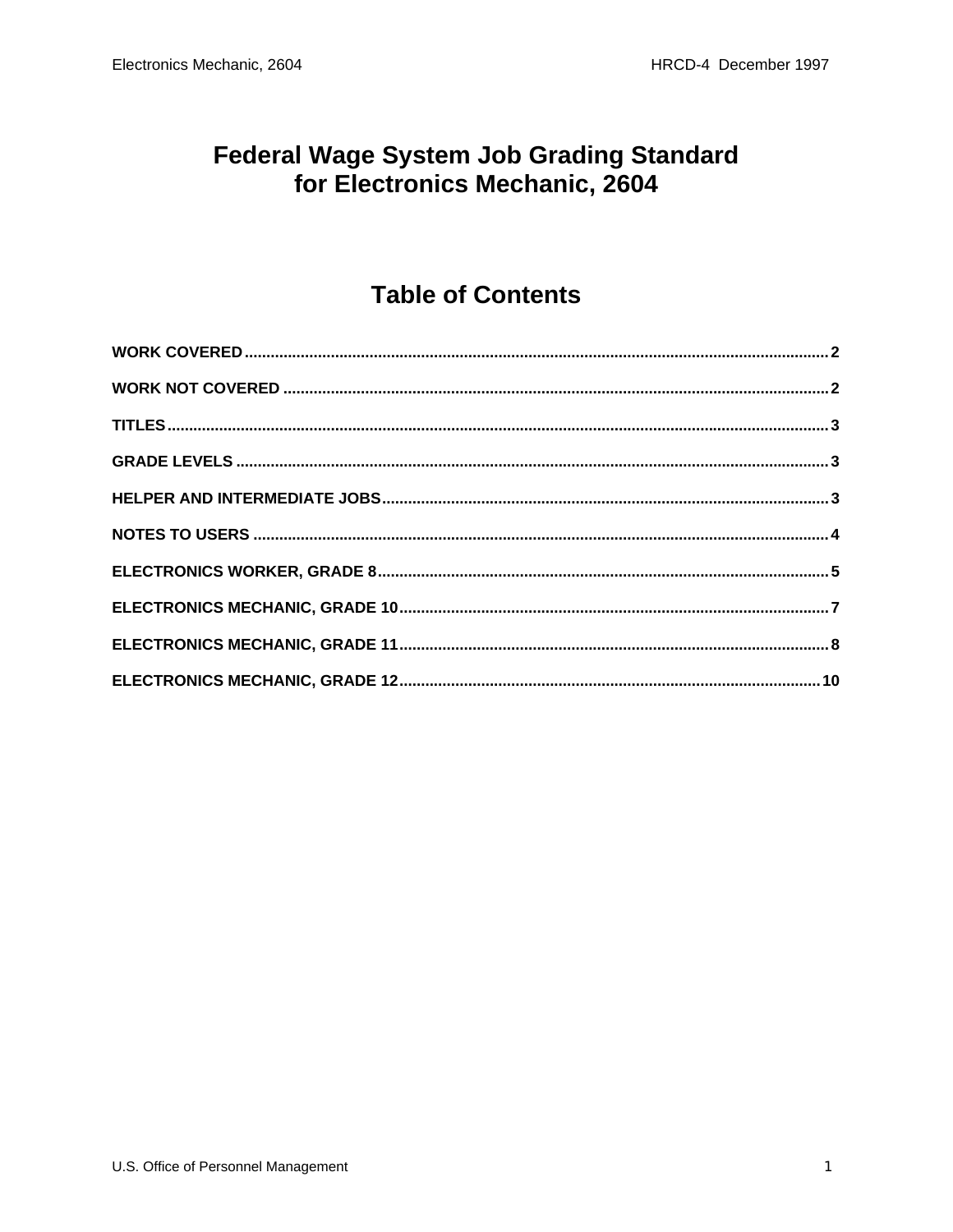## **WORK COVERED**

<span id="page-1-0"></span>This standard is for grading nonsupervisory jobs involved in fabricating, overhauling, modifying, installing, troubleshooting, repairing, and maintaining ground, airborne, and marine electronic equipment, such as: radio; radar; sonar; cryptographic; satellite; microwave; micro computers and peripherals; laser; infrared; industrial x-ray; marine, aeronautical, and space navigation aid; TV receiver; surveillance; and similar devices. The work requires knowledge of electronic principles; the ability to recognize improper operation, locate the cause, and determine the best method to correct the defect; and the skill to disassemble, assemble, and adjust electronic equipment. The work includes using both manual and automated test equipment. The work may require the use of a personal computer and numerous software packages to program or realign various components or systems, download information, and detect equipment deficiencies.

This standard cancels and supersedes the Job Grading Standard for Electronics Mechanic, 2604, issued February 1981.

#### **WORK NOT COVERED**

This standard does not cover work that primarily involves:

- Work involved in maintaining, repairing, calibrating, and certifying electronic test, measurement, and reference equipment used for precise measurement of electrical and electronic values. (See Job Grading Standard for Electronic Measurement Equipment Mechanic Series, 2602.)
- Work involved in maintaining, repairing, installing, and aligning electronic integrated systems. (See Job Grading Standard for Electronic Integrated Systems Mechanic Series, 2610.) (Note: The Introduction to the 2600 family contains a detailed discussion of the difference between electronics mechanics and electronic integrated systems mechanics. Work performed only on portions of integrated systems that do not require integration of all operable subsystems into a functional system are not covered by the 2610 series.)
- Work involved in installing, troubleshooting, repairing, overhauling, and aligning electronic control, indicating, and recording systems used on industrial machinery or engines, in automated materials storage and handling systems, in aircraft engine and similar test facilities, or in energy monitoring and control systems. (See Job Grading Standard for Electronic Industrial Controls Mechanic Series, 2606.)
- Work involved in installing, maintaining, and repairing electronic digital main frame computers and associated peripheral equipment. (See Electronic Digital Computer Mechanic Series, 2608.)
- Work involved in installing and maintaining electronic equipment when this is an oversight function and is secondary to the major roles of engineering testing, analysis, alignment, and performance evaluation of complex electronic systems, or when the employee is primarily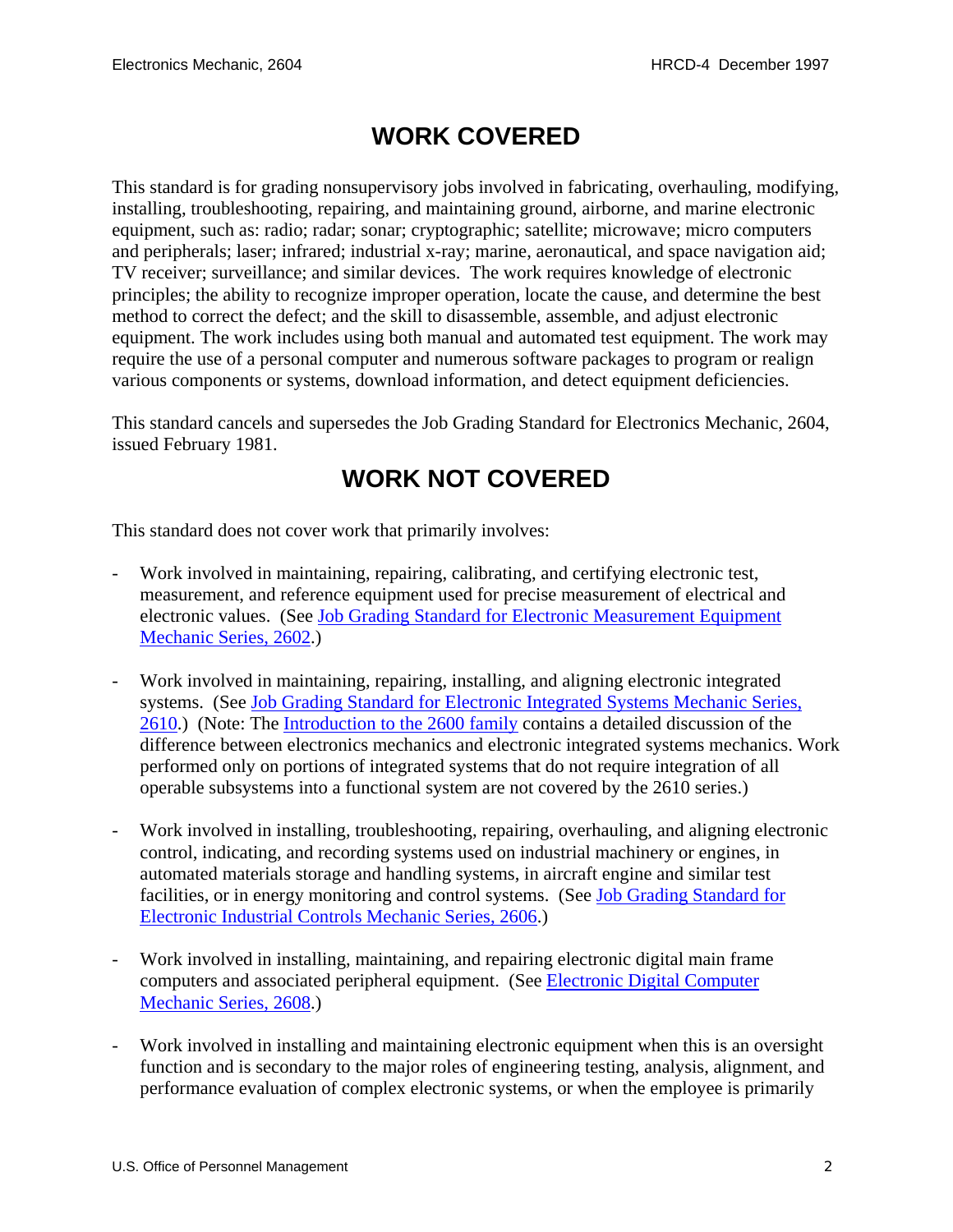<span id="page-2-0"></span>responsible for solving engineering problems of site selection, systems integration, and modification of the equipment to adapt to novel site characteristics. (See Electronics Technician Series, GS-856.) (Note: The Introduction to the 2600 family contains a detailed discussion of the differences between electronics mechanic and electronics technician work.)

- Work involved in installing, modifying, troubleshooting, repairing, and maintaining voice and nonvoice communication systems including central office, private branch automatic exchanges, local area network systems, telephone sets, wire carrier equipment, communication cable, alarm systems, intercom and public address systems, and teletype equipment. (See Job Grading Standard for Telecommunications Mechanic Series, 2502.)
- Work involved in installing, modifying, and repairing electrical systems in aircraft, watercraft, buildings, and mobile or transportable vans and vehicles which provide power to, or carry signals between electronics equipment, where the primary knowledge and skill is of electrical circuitry and electrical principles and formulae. (See the Electrical Installation and Maintenance Family, 2800.)
	- Work involved in installing, aligning, modifying, troubleshooting, repairing, overhauling, testing, and calibrating a variety of instruments containing electric, mechanical, pneumatic, hydraulic, and/or electronic components, assemblies, and controls. (See Job Grading Standard for Instrument Mechanic Series, 3359.)

# **TITLES**

Jobs covered by this standard at grade 10 and above are titled *Electronics Mechanic*.

Jobs graded by this standard below grade 10 (other than helper and intermediate jobs) are titled *Electronics Worker.*

#### **GRADE LEVELS**

This standard does not describe all possible grades at which jobs might be classified. If jobs differ substantially from the skills, knowledge, or other work requirements described in this standard, they may be graded either above or below the grade levels described based on sound job grading methods.

# **HELPER AND INTERMEDIATE JOBS**

Helper jobs are graded by the Office of Personnel Management Job Grading Standard for Trades Helper Jobs.

The grade 8 level described in this standard **DOES NOT** apply to jobs that are part of a planned program of training and development of skills for advancement to a higher grade. Such trainee jobs are covered by the Office of Personnel Management Job Grading Standard for Intermediate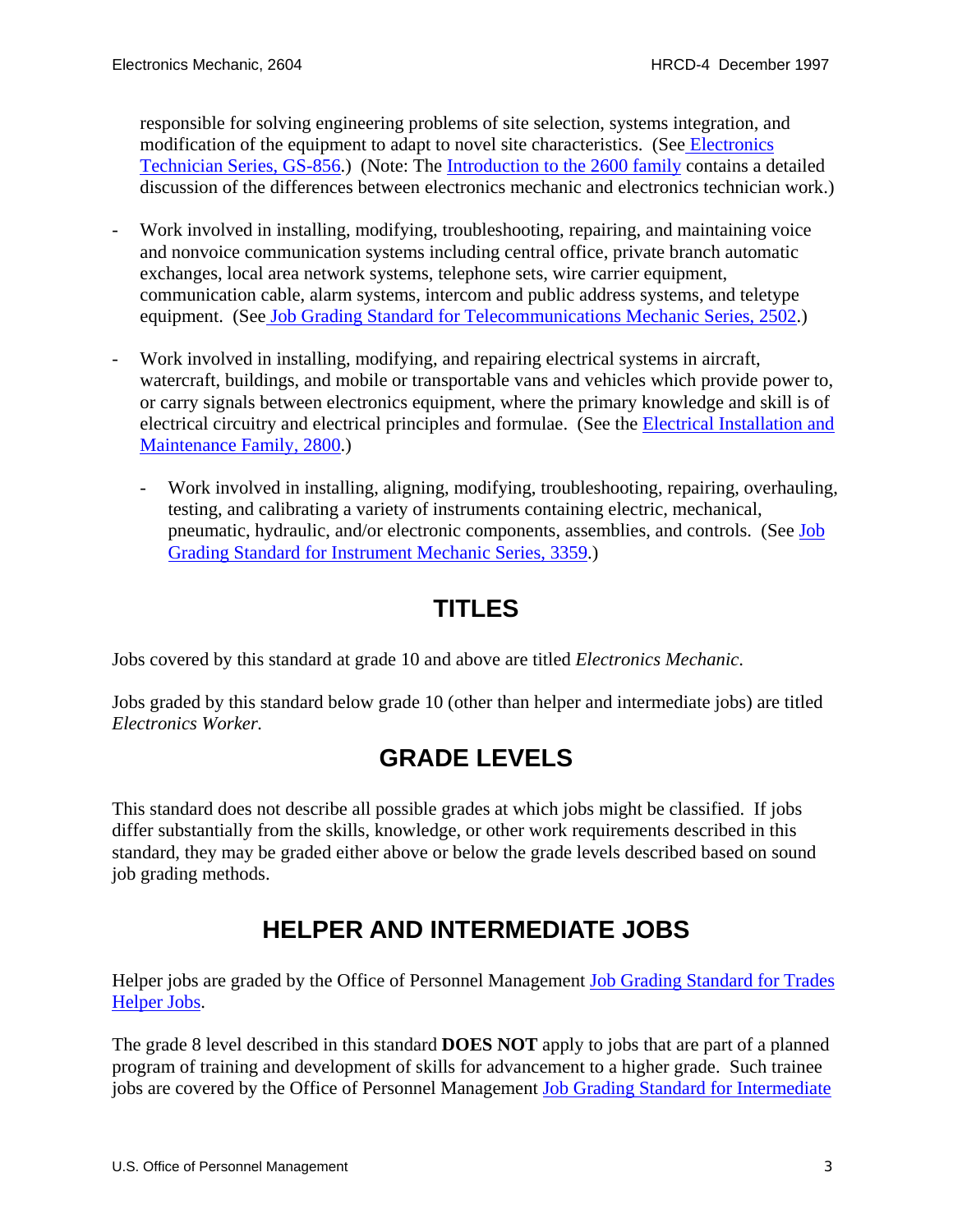<span id="page-3-0"></span>Jobs. Grade 11 in this standard is to be used as the "full performance" or journey level in applying the Intermediate Job Grading Table.

## **NOTES TO USERS**

The Introduction to the Electronic Equipment Installation and Maintenance Family, 2600 discusses such factors as equipment complexity versus complexity of work assigned, guides for deciding if work is general schedule or wage grade, and a detailed discussion of the difference between electronics mechanic and electronic integrated systems mechanic. The evolution of solid state technology to analog and digital technology has had a significant impact upon the skills and knowledge of the electronic mechanic. The mechanic must now work with dense and complex circuitry such as microminiaturized integrated circuits on multi-layer printed circuit boards (PCB); be able to micro solder surface mounted parts; be knowledgeable of system software and computer operations; and be able to operate and, in some cases, repair more versatile automatic test equipment.

*Automatic Test Equipment*: There are three different work situations involving the operation and repair of automatic test stations, each of which may warrant a different classification depending on the work performed.

*Situation # 1*-- The electronics mechanic operates software controlled automated test stations to maintain and repair a variety of line replaceable units (LRUs); i.e., troubleshoots to the lowest replaceable unit and repairs and/or replaces unit. The mechanic also troubleshoots, maintains, and repairs the test stations and their associated peripherals. Work performed in this situation is classified to the 2604 series.

*Situation #2*-- The electronic measurement equipment mechanic troubleshoots, *calibrates*, maintains, and may repair complete software controlled automated test stations. In this situation, the mechanic does not operate automated test stations to test and/or repair LRU's. Work performed in this situation is classified to the 2602 series.

*Situation #3*-- The electronic integrated systems mechanic operates software controlled automated test stations to repair and maintain integrated electronic systems such as: fire control, flight/landing control, flight simulators, bombing-navigation, and electronic warfare. (Note: testing individual components of an integrated system is classified to the 2604 series.)

*Definitions:* Certain general terms may have different meanings to different users of this standard. For the purpose of this standard, the following terms are defined as:

*Part*. The lowest subunit of electronics devices, the basic detachable segments or pieces from which contiguous subassemblies are constructed. That unit which usually must be soldered, connected, wired, attached to a single and/or multi-layer printed circuit card or similar receptacle. Representative examples include: transistor, diode, resistor, capacitor, rectifier, switch, IC chip, etc.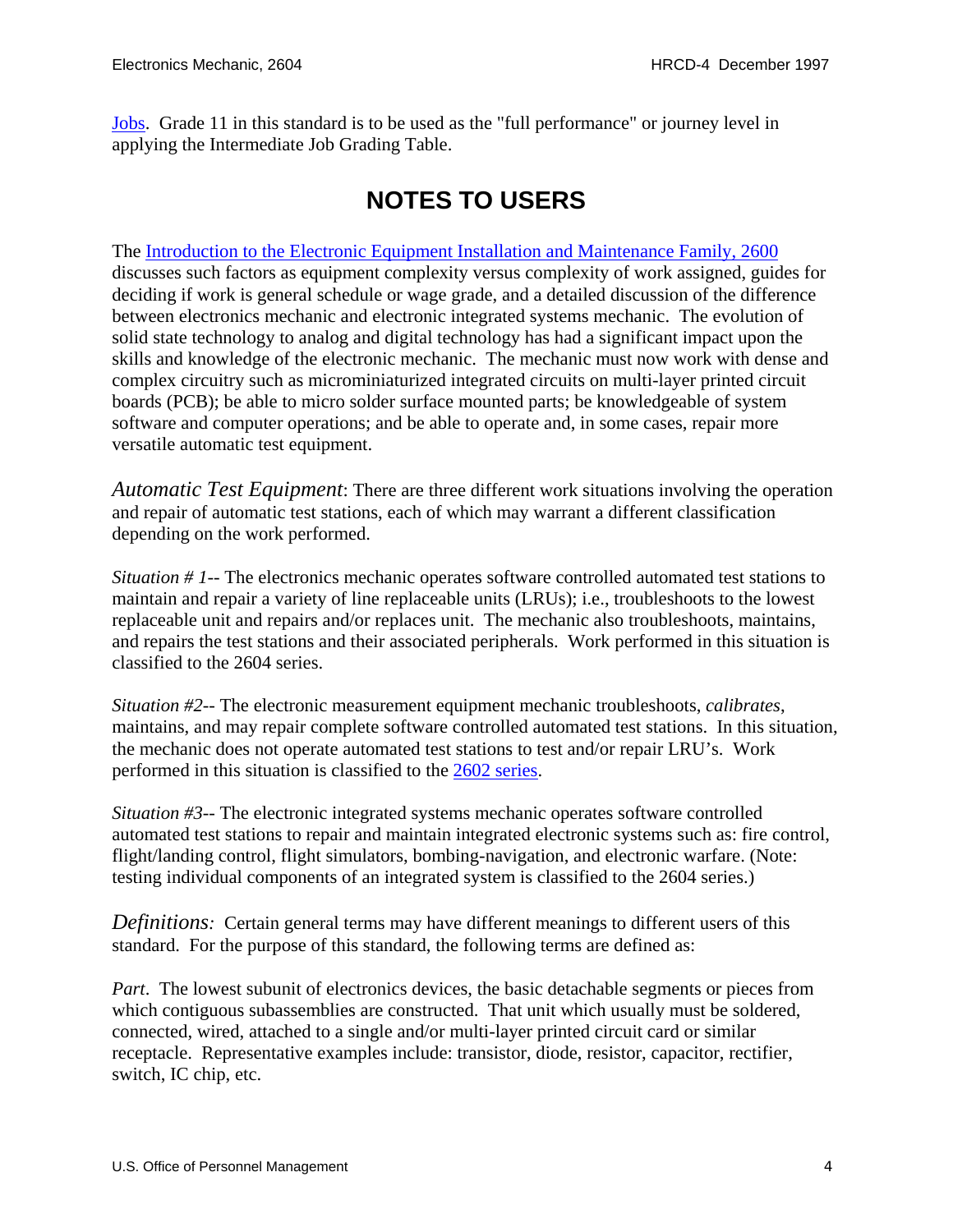<span id="page-4-0"></span>*Subassembly.* A structural unit of interconnected parts comprising a circuit to perform a singular phase of an electronics function. Representative examples include: power supply regulator circuit, audio or video amplifier circuit, intermediate amplifier strip, transmitter modulator, etc.

*Assembly.* A grouping of circuits and/or subassemblies normally interconnected to a chassis or a single and/or multi-layer printed circuit card forming a complete unit capable of performing an electronics function. An assembly cannot normally be removed as an intact end-item from the chassis or printed circuit card. Representative examples include: regulated power supply module, audio board of a modular TV set, intermediate frequency board, transmitter final output module, broadcast phase of a walkie-talkie radio, etc.

*Component.* A grouping of assemblies and/or circuit modules which performs a full electronics function and is normally regarded as an end-item or detachable operational module. Each unit is normally capable of performing a complete linear or operational electronics function as a secondary or supporting constituent element of a complex electronics system. Representative examples include: multiplexer, amplifier of a public address system, receiver set or transmitter set of a complex transceiver, audio or video portion of a color television set, cathode ray tube display console and controls of a radar, etc.

*System.* A grouping of advanced electronics assemblies, and major components which frequently performs two or more substantially unrelated electronics functions where each is dependent on the interaction of one segment to another in the performance of an orderly working totality. Components often involve the presence of numerous and complex integrated circuitry and overall systems operability is affected by the interface of components and their collective reliability. Malfunction diagnosis and repair require a full-systems approach since functional problems in one portion of the system can often emanate from a seemingly unrelated source within the overall system. Representative examples include: cryptographic encoding and decoding devices, closed circuit color TV studio, tactical air navigation (TACAN) transponder beacon, microwave link terminals and repeaters, sonar, precision ground control approach radar, ATC search radar, etc.

*Prototype.* An original model on which something is patterned. Prototype as used at the grade 12 level in this standard is defined as a complex system entailing new approaches to and/or major changes to existing technology.

# **ELECTRONICS WORKER, GRADE 8**

*General*: Grade 8 electronics workers work independently on routine and repetitive work. They may also work as team members or individually under the direction of a higher grade employee in the fabrication, installation, modification, overhaul, maintenance, troubleshooting, and repair of electronic equipment ranging from equipment of limited complexity such as subassemblies, printed circuit cards, and chassis to complete electronics systems. They independently operate automatic test equipment which has been programmed to a type of chassis or printed circuit board to locate and repair defective parts. Following detailed schematics, layout diagrams, and work instructions, they construct individual chassis and components of electronic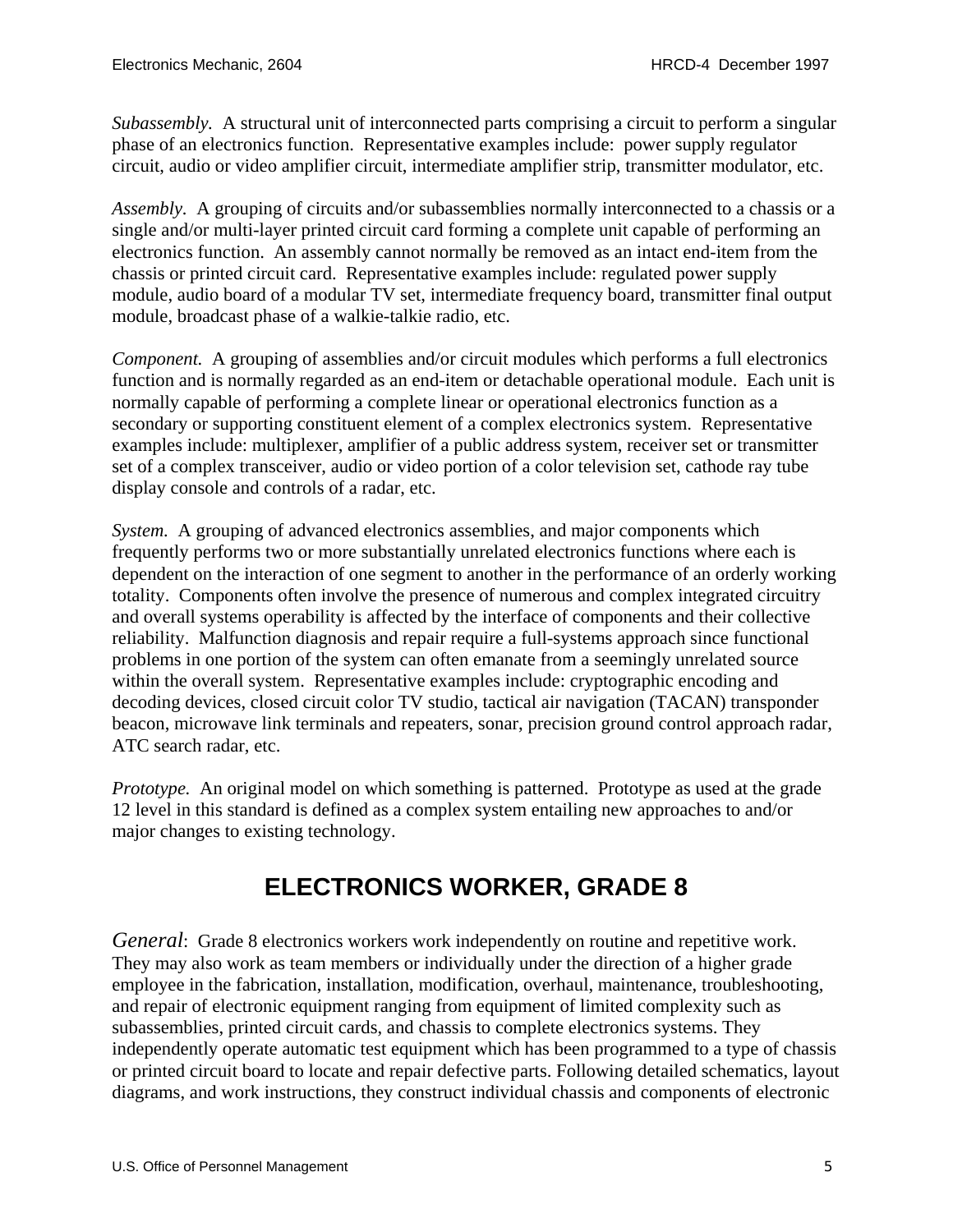equipment, they locate and repair malfunctions in defective circuit cards or chassis, such a audio frequency (AF) or radio frequency (RF) amplifiers, power supplies, oscillators, or other assemblies which are of limited design and functional complexity. They use standard hand tools and a variety of test equipment such as voltmeters, ohmmeters, signal/pulse generators, oscilloscopes, frequency counters, power supplies and a variety of test sets to locate and diagnose defective parts. They assist higher grade workers in the more complex fabrication, overhaul, modification, installation, troubleshooting, repair, and maintenance of complete systems, subsystems, and components as well as performing the more simple tasks such as removing and replacing defective parts and assemblies identified by higher grade workers.

*Skill and Knowledge:* Grade 8 electronics workers have a practical knowledge of electrical and electronic theory. They know how to locate and repair malfunctions and test completed work. They apply knowledge of construction practices of electronic equipment in order to recognize types and sizes of resistors, capacitors, wiring, and transistors; and follow signal paths through simple printed circuit and wired circuitry, recognizing actual circuit configurations which are shown in schematics and diagrams. They apply knowledge of standard test procedures, schematics, test/computer program instructions, technical manuals and technical change directives to complete assignments. They are skilled in the operation and applications of computerized automatic test equipment; oscilloscopes, signal/pulse generators, frequency counters, and voltmeters to follow specified check-out procedures and compare readings with specified values. They have skill in the use of hand tools such as drills, chassis punches, wrenches, soldering irons and micro soldering units to remove and replace circuit parts where accurate positioning, appearance, mechanical strength and electrical integrity are important.

*Responsibility*: Grade 8 electronics workers receive work assignments from their supervisor or higher grade worker. Detailed instructions and specific maintenance and repair procedures are provided for all items serviced. They work independently on routine and repetitive work assignments. Decisions and judgments are controlled through established work procedures and detailed instructions. Routine work assignments are typically carried out with little or no review in progress. They receive detailed instructions from their supervisor or a higher grade worker on new assignments or when assisting on assignments involving complete systems, subsystems, or components. All work is subject to review in progress and upon completion for conformance to standards and job specifications.

*Physical Effort:* Grade 8 electronics workers frequently lift and carry, unassisted, items weighing up to 18 kilograms (40 pounds). They are sometimes required to lift and carry items weighing more than 23 kilograms (50 pounds) with the help of weight handling equipment or with assistance from other workers. The work requires frequent standing, walking, bending, crouching, reaching, and stooping. Climbing and working in high places may be required. Some work may require the aid of magnifying lenses, eye loops, and microscopes to accomplish repairs on miniature components.

*Working Conditions*: Grade 8 electronics workers typically work in well lighted, heated, and ventilated areas. Work is sometimes in aircraft or ships, in high and restricted places, under conditions of heat and cold and outside in inclement weather. They are exposed to the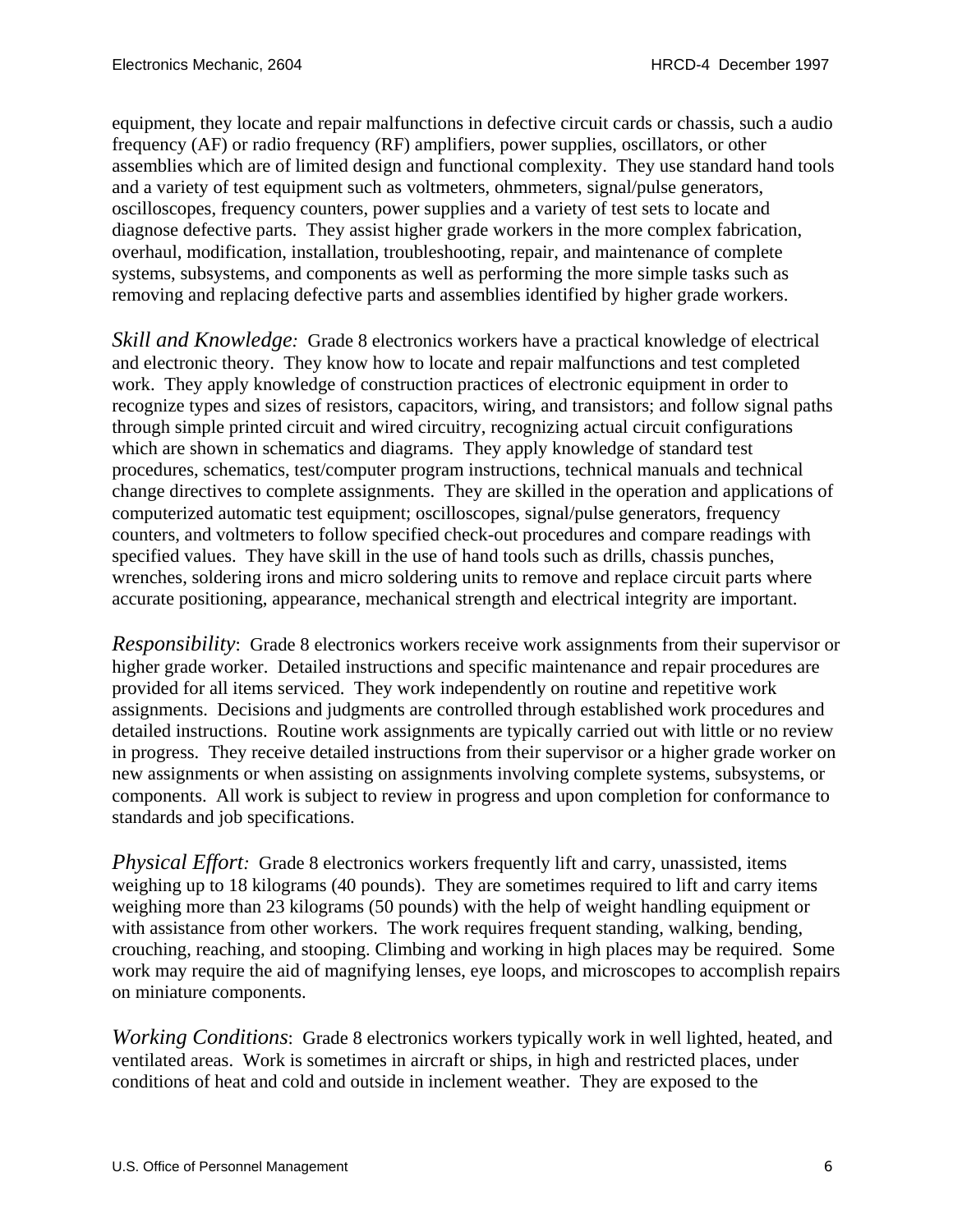<span id="page-6-0"></span>possibility of electric shock; burns from electrical or RF energy or hot solder; and cuts and bruises.

#### **ELECTRONICS MECHANIC, GRADE 10**

*General:* In comparison with grade 8 workers who work independently on subassemblies, printed circuit cards, and chassis of limited complexity or with close supervision on more complex electronic equipment and systems, grade 10 electronics mechanics independently install, modify, overhaul, maintain, troubleshoot, and repair electronics equipment of moderate complexity or a system of limited complexity. Electronic equipment serviced at this level is usually self-contained and functionally independent such as color radar receivers and transmitters, video recorders, color video cameras/recorders, audio recorders, two-way radios, multichannel very high frequency (VHF) or ultra high frequency (UHF) transmitters or receivers, power supplies, and multilayered printed circuit boards. Representative of systems of limited complexity are public address, nurse call, security monitoring and access systems, closed circuit TV monitor systems, and personal computer systems. Working from manufacturers' specifications, schematics, block diagrams, and technical orders, they determine the operation of the circuits, locate the points from which to take readings, analyze the schematic layout and make preliminary visual inspections and operational tests to determine components causing malfunctions or invalid readings. They make the required repairs by replacing damaged, missing, burnt or faulty items such as printed circuit cards; and transistors, diodes, resistors, etc., using the latest techniques in microsoldering. They use a variety of test equipment such as oscilloscopes, pulse and signal generators, distortion and waveform analyzers, digital data generators, digital volt meters, frequency and pulse counters, and special test panels.

Grade 10 electronics mechanics set up and operate computer controlled automatic test equipment (ATE) to test and troubleshoot various components and assemblies of electronic equipment such as radio/radar receivers and transmitters; modulators; electronic analog and digital computer components; modules which contain integrated circuits; and printed circuit boards and assemblies. They select and load the test program for the unit under test, select appropriate interface device, connect required stimulation and measurement blocks, hook up the unit under test and use an electronic keyboard to run the test procedure. May be required to use oscilloscopes, multi meters, etc. to isolate component defects that the ATE cannot detect. They evaluate fault reports to determine if an item should be returned to repair section or if repair or adjustment can be made so testing can continue. Required to retest all items after repairs are completed to ensure that they can pass the diagnostic test without error.

*Skill and Knowledge:* Grade 10 electronics mechanics apply a thorough knowledge of operating electronic principles such as microminiaturized digital and solid state integrated circuits, transistors, diodes, tube circuits, antennas, signal transmission, oscillation, and amplification. They apply this knowledge to troubleshoot and repair malfunctions where circuit theory must be used to understand the operation, not only of individual circuits but also the interaction of other circuits to create a malfunction. They evaluate and perform functional tests on items to determine the extent of repair required, make repairs, and replace defective components and parts.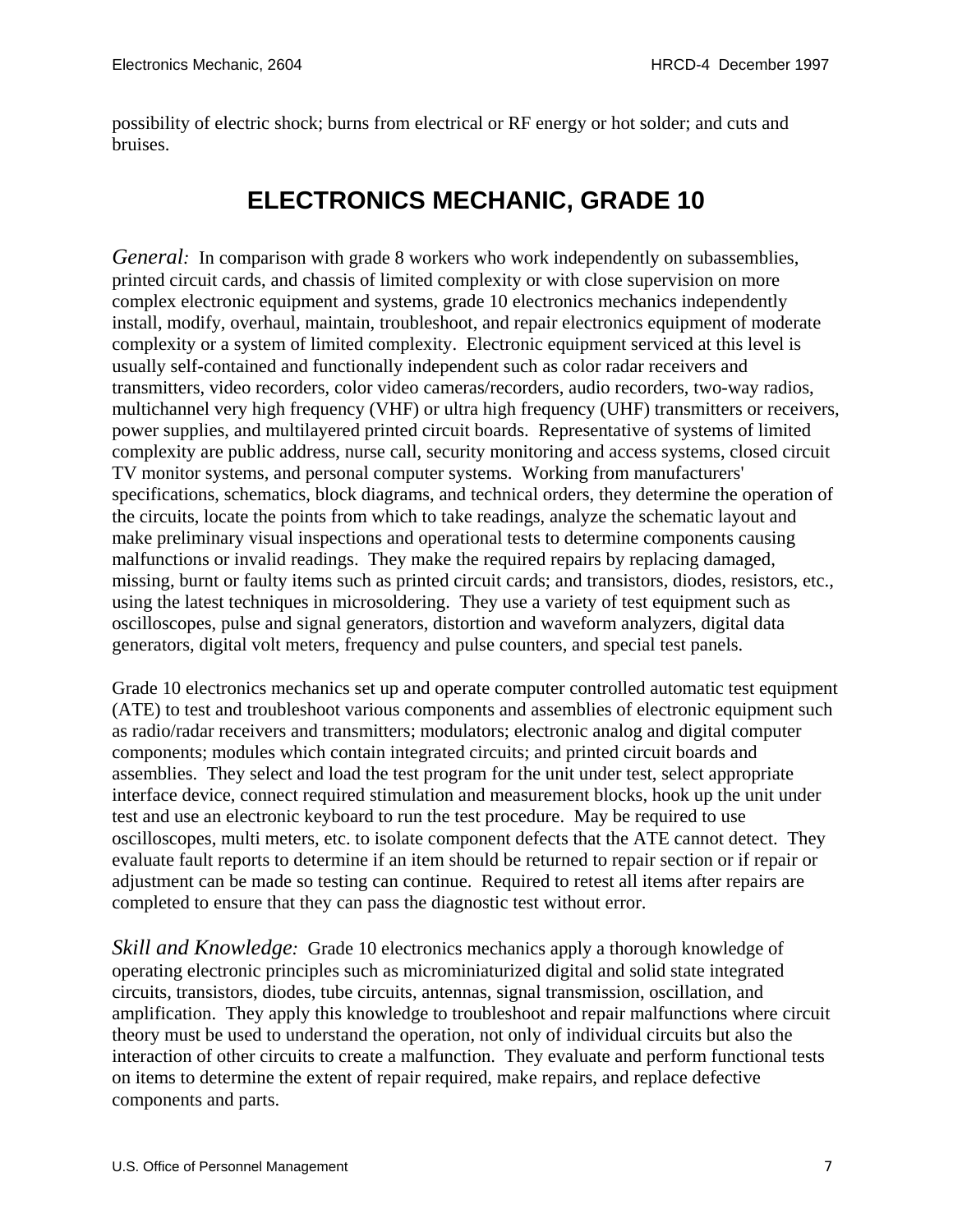<span id="page-7-0"></span>Electronics mechanics at this level have skill in interpreting and applying a variety of technical information such as technical orders, manufacturers' handbooks and repair manuals, schematics, block diagrams, mathematical expressions, and similar documents while testing and repairing functionally independent electronic equipment. They have skill in the use of electronic test equipment such as oscilloscopes, pulse and signal generators, distortion and waveform analyzers, digital data generators, digital voltmeters, frequency and pulse generators, and special test panels. They have skill in the use of a variety of hand tools such as screwdrivers, drills, wrenches, and soldering irons and in the use of microsoldering techniques.

Grade 10 electronics mechanics have skill in the set-up and operation of computer controlled automatic test equipment to test and troubleshoot various components and assemblies of electronic equipment or printed circuit boards. Electronics mechanics at this level must be able to assist engineering personnel in developing, debugging, or modifying diagnostic programs by recommending changes where necessary and identifying and investigating apparent contradictions between test specifications or test requirement documents and test programs.

*Responsibility:* Grade 10 electronics mechanics receive work assignments from a supervisor or higher grade mechanic in the form of work orders or oral instructions. They work independently on functionally independent equipment or as a member of a group of electronics mechanics working on a system. They prioritize their work; determine the work sequence for executing projects; select test equipment; locate the malfunction; and complete the repairs. They follow or refer to manufacturers' specifications, schematics, block diagrams, and technical orders as needed.

The supervisor or higher grade mechanic provides technical assistance on unusual or difficult problems. Completed work is either self-certified or inspected by the supervisor or quality control personnel. Grade 10 electronics mechanics also are responsible for providing technical assistance to lower grade workers, and may be required to certify the work products of lower grade workers.

*Physical Effort*: Physical effort is the same as that described at the [grade 8 level.](#page-4-0)

*Working Conditions:* Working conditions are the same as those described at the grade 8 [level](#page-4-0).

# **ELECTRONICS MECHANIC, GRADE 11**

*General:* In comparison with grade 10 mechanics who service functionally independent components of moderate complexity or a system of limited complexity, grade 11 electronics mechanics install, modify, overhaul, maintain, troubleshoot, and repair complex electronics equipment and a complete operational system (s) consisting of numerous complex integral components which require knowledge of a wide range of electronics principles and practices. Examples of systems at this degree of complexity are: closed circuit color TV studio, communications security (COMSEC) systems; computerized avionics/airborne navigation systems; fire control systems for guns, missiles, and other weapons; air traffic control search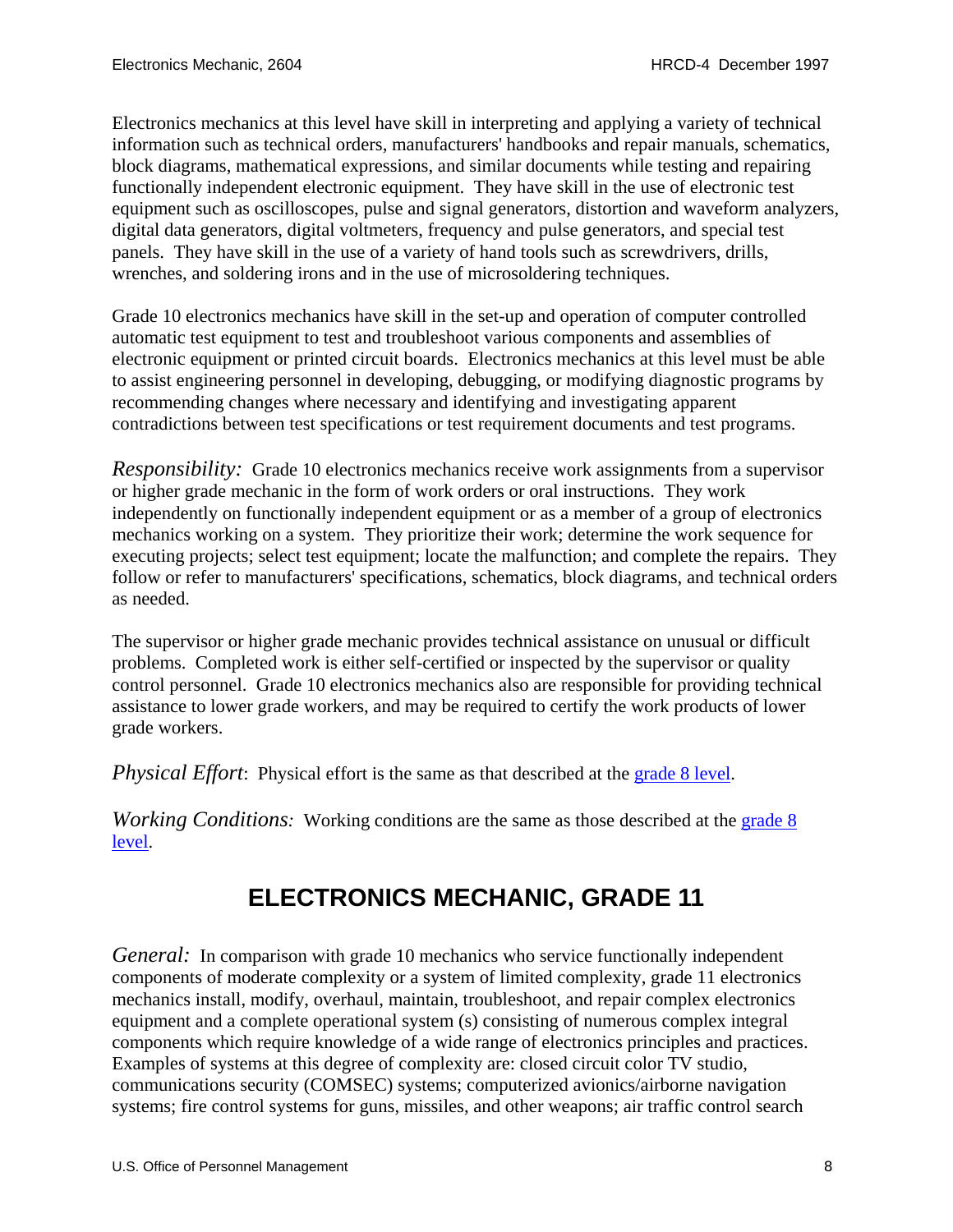radar systems; and electronic countermeasures systems. They maintain, test, and repair directional finding systems consisting of an integrated airborne relay facility, integrated processing facilities mounted in surface vans, and portable tactical commander terminals. They maintain, test, and repair satellite communications systems consisting of carrier level control and monitor equipment, RF monitor and test group equipment, high power amplifier units, frequency generation equipment, intermediate frequency link amplifier (IFLA) and low noise equipment, and tracking equipment such as demodulators, receiver controls and status panels, down converters, signal data translators, RF translators, antenna control panels, servo power supplies, and antenna position and status panels. They maintain, test, and repair complete navigational aids such as TACAN units, air traffic control long range search radar. They install, maintain, and repair discrete avionics systems in aircraft. They evaluate pilot trouble reports, test, and repair a variety of equipment such as weather radar, target identification (IFF) transponders, autopilots, TACAN, radar altimeters, and other avionics equipment. They maintain, repair, install, and make operational checks on a variety of complex equipment and complete systems ranging from low and medium power search radar to sonar scanning equipment, cryptographic encoders and decoders, and electronic counter measures equipment.

*Skill and Knowledge*: Grade 11 electronics mechanics apply a comprehensive knowledge of operating electronic principles such as circuit elements, digital logic, microprocessors, core memory, interface circuits, digital data transmission, microwave, antennas, signal behavior, amplification, and display. They apply this knowledge to troubleshoot, install, repair and maintain malfunctions in complex electronic systems where circuit theory must be used to understand the operation of individual circuits, and the possible interaction of other circuits which create a malfunction. For example, they have skill to diagnose problems and determine corrective action for complex electronic cryptographic encoder/decoder units and complete systems. They are able to understand the interaction of a number of complex, interrelated circuits such as timing circuits, pulse forming networks, etc., to determine the cause of a malfunction and the interaction of factors such as ambient temperature and the power and duration of the signal input, which together cause it to fail.

Electronics mechanics at this level may apply an extensive knowledge of electromechanical servo systems, pneumatics, hydraulics, and mechanical and electric motor systems for antenna control. In some work situations, they apply a thorough working knowledge of satellite power, frequency and bandwidth utilization, and the power sharing properties of a satellite transponder. They may have extensive knowledge of cryptographic equipment and security COMSEC procedures.

Electronics mechanics at this level have skill in interpreting complex drawings, specifications, and schematics of complete systems to recognize the function and interconnections of the various assemblies and troubleshoot the system from the schematic, following signal paths through a complex path of interconnections of components, assemblies, subassemblies, and connecting cable harnesses. They have skill to modify systems by adding, altering, or removing components in order to standardize or alter the purpose of the equipment or to incorporate new features developed since the equipment was manufactured.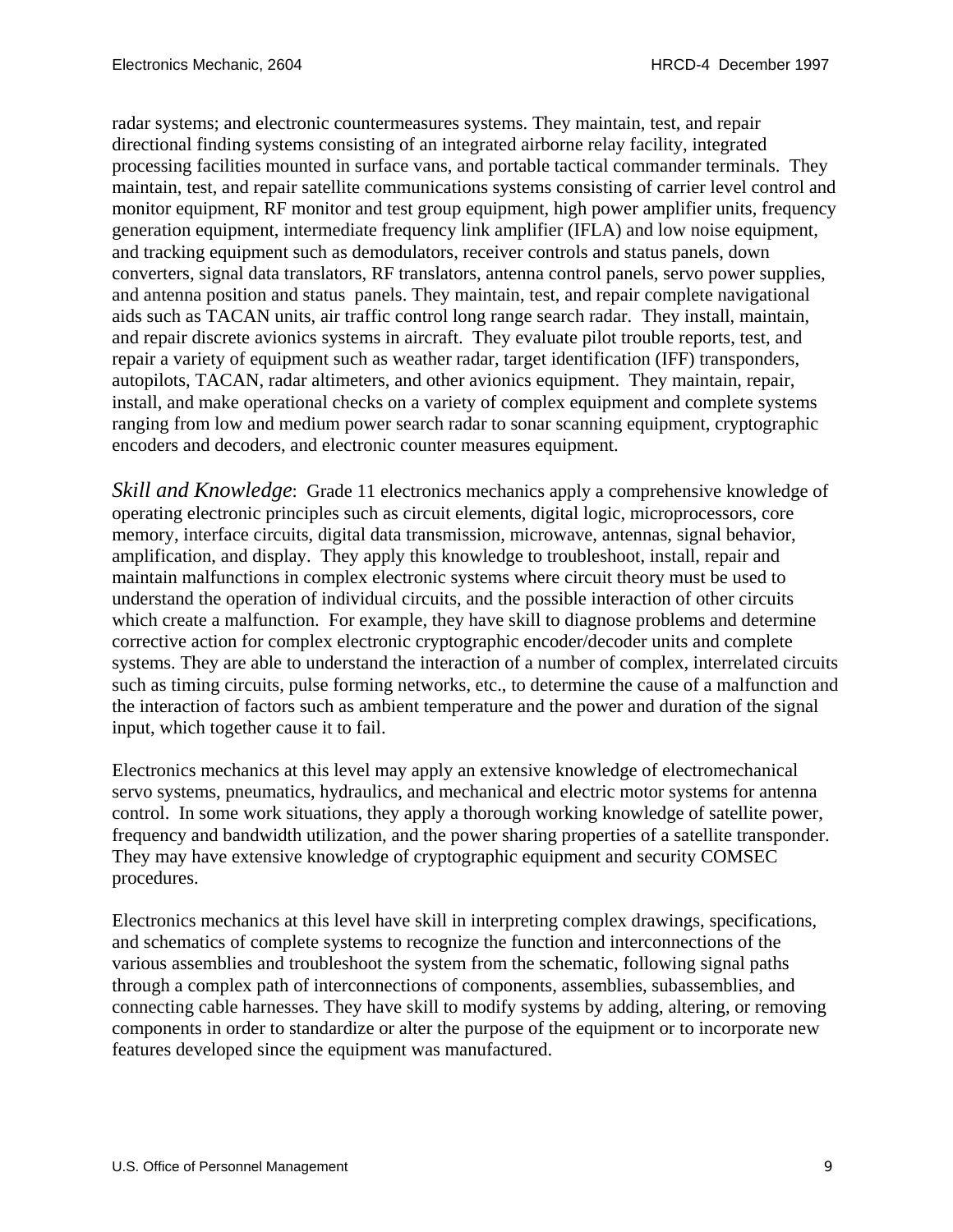<span id="page-9-0"></span>*Responsibility:* Grade 11 electronics mechanics receive work assignments from the supervisor in the form of work orders and inspection reports or oral instructions. While guidelines such as drawings, technical orders, manufacturers' specifications, schematics, and block diagrams are usually available, they are often vague or incomplete, and the mechanics may be required to identify and calculate the missing information.

As compared to the work performed at the grade 10 level, grade 11 electronics mechanics make more independent judgments and decisions regarding methods and procedures for completing assignments that may involve extending the use of conventional test equipment, and improvising fault analysis, repair, and calibration techniques. They are responsible for understanding the effect that particular repairs will have on the related integral components of the equipment serviced. They are also responsible for making further tests and alignments to insure that the completed equipment is aligned and functioning properly.

The supervisor spot checks work for compliance with acceptable trade practices and specifications. The supervisor or higher level worker provides technical advice and assistance on unusual or very difficult problems. Grade 11 electronics mechanics must keep abreast of technological changes in the occupation, and may provide technical guidance and assistance to lower grade employees.

*Physical Effort:* Physical effort is the same as that described at the [grade 8 level](#page-4-0).

*Working Conditions*: Working conditions are the same as those described at the grade 8 [level](#page-4-0).

#### **ELECTRONICS MECHANIC, GRADE 12**

*General*: As compared to the complete standard operational systems typical of work at the grade 11 level, electronics mechanics, at the grade 12 level, work on systems of greater complexity that are characterized by application of advanced electronic theory. They maintain ongoing prototype systems; implement maintenance and repair procedures on major modifications of systems previously assigned to the activity; maintain unusually complex systems that have frequent engineering changes such as in design, construction, operating and servicing procedures; and may operate and maintain complex computerized automated test equipment in the troubleshooting and repair of LRUs that are comparable to the level of complexity described above. Specifications and procedures for work performed at this level are often vague and incomplete. Some work may require electronics mechanics to perform temporary duty at field units, commercial contractor facilities, and in other diverse locations, some of which may be overseas. In these situations, grade 12 electronics mechanics may serve as senior electronics mechanics and provide technical assistance to lower level electronics mechanics.

(**NOTE**: the phrase senior electronics mechanic is meant to denote a work level concept rather than a new titling practice. Electronics mechanics that function in this capacity are considered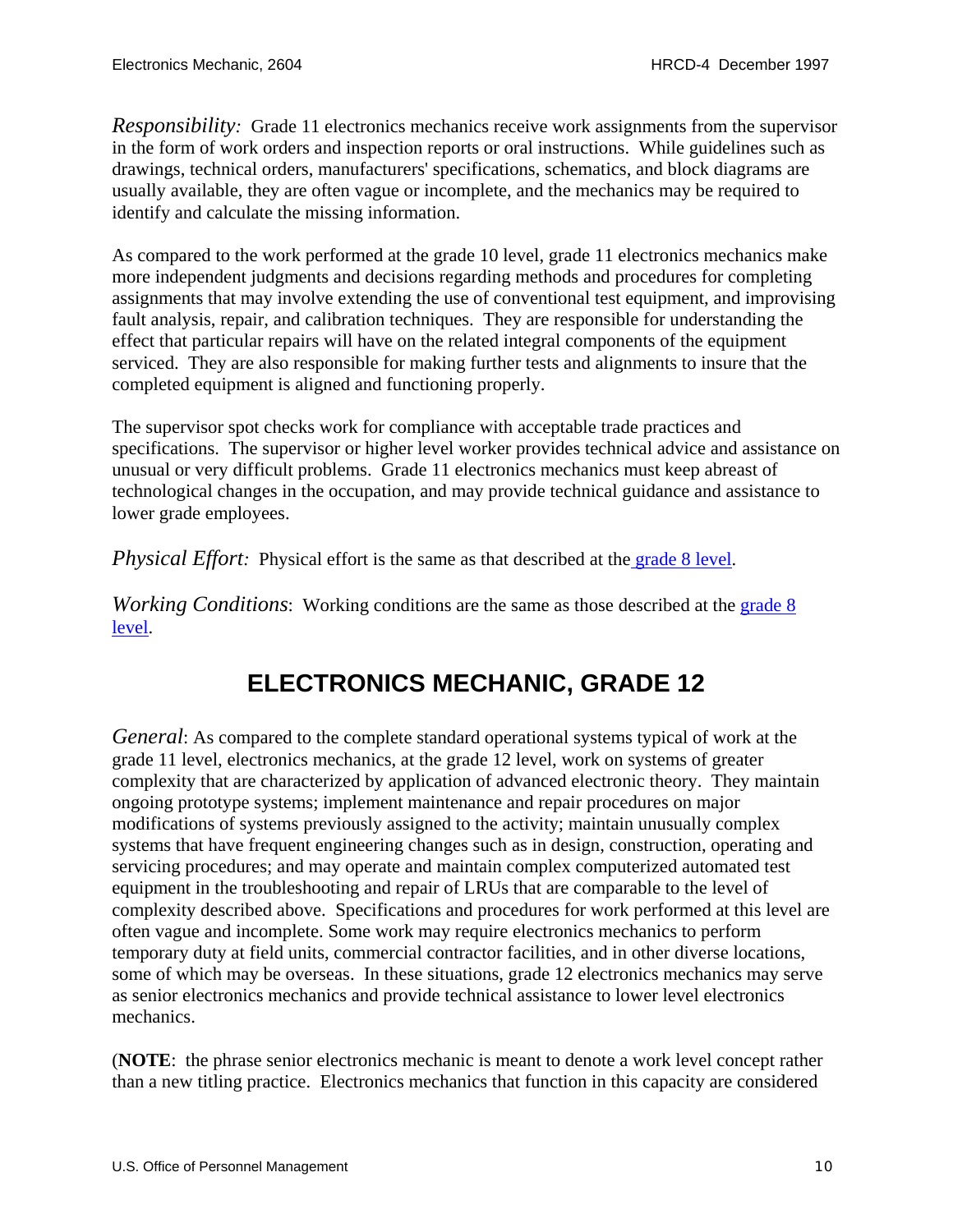the shop technical authority on one or more of the newest and most technologically complex electronic systems.)

*Skill and Knowledge:* Grade 12 electronics mechanics apply an expert knowledge of operation, capabilities and limitations of electronic equipment and systems. They have skill in applying this knowledge to understand new systems or complex systems that have frequent engineering changes to improvise alignment, repair, and operating procedures which will be efficient, complete, and compatible with available resources. They use ingenuity in the application of shop and trade practices to solve operating and repair problems, for example, to improvise alignment procedures for a redesigned radar system in which a number of subsystems have been modified with the introduction of integrated circuits. Mechanics at this level have a practical knowledge of electronic theory and design. They are able to use theoretical concepts to devise solutions for operating or repair problems on systems in which novel engineering approaches have created unforeseen problems. They have skill to interpret electronics drawings, specifications, and schematics of complex operational systems such as a new data transmission system with analog-to-digital converters, pulse generators, multiplexers, timing circuits, microwave transmitters and receivers, and similar involved subunits which create and use many interlocking signals. They have skill in troubleshooting complex electronic systems that lack documentation and to assist engineers in the development of technical orders using reverse engineering procedures. In some work situations, they may be required to interact with engineers, manufacturer's representatives, engineering personnel and field unit personnel in troubleshooting and developing modifications, substitutions or, corrections to equipment to reduce breakdowns and/or simplify repairs, servicing or operation.

They apply a full knowledge of complex automated test equipment (ATE), the unit under test (UUT), and the related computer programs in order to recognize deficiencies in the ATE, programming, or UUT. If malfunction is determined to be in the ATE assemblies or UUT, they isolate same to a specific part and perform the necessary repairs and retest. If malfunction is in the test program, they serve as subject matter experts in providing technical assistance to engineering personnel in resolving the problem.

Additionally, they are often requested to conduct formal training regarding the proper use of a component or system, and continually provide advice and assistance to users.

*Responsibility:* In comparison to the grade 11 electronics mechanics who receive general assignments for work on well proven and well documented equipment, grade 12 electronics mechanics exercise significantly more judgment and independence in determining the methods and techniques required to solve unusually complex maintenance and repair problems. They frequently coordinate the work assignments and provide technical assistance to one or more lower graded employees. They often coordinate with technical and professional personnel on matters affecting the operation specifications or modifications to equipment or systems. The supervisor seldom reviews work in progress and relies on grade 12 electronics mechanics to take independent action in solving unusual maintenance and repair problems. Grade 12 electronics mechanics are expected to not only maintain knowledge of state of the art technologies but also to stay abreast of new and emerging state of the market technologies.